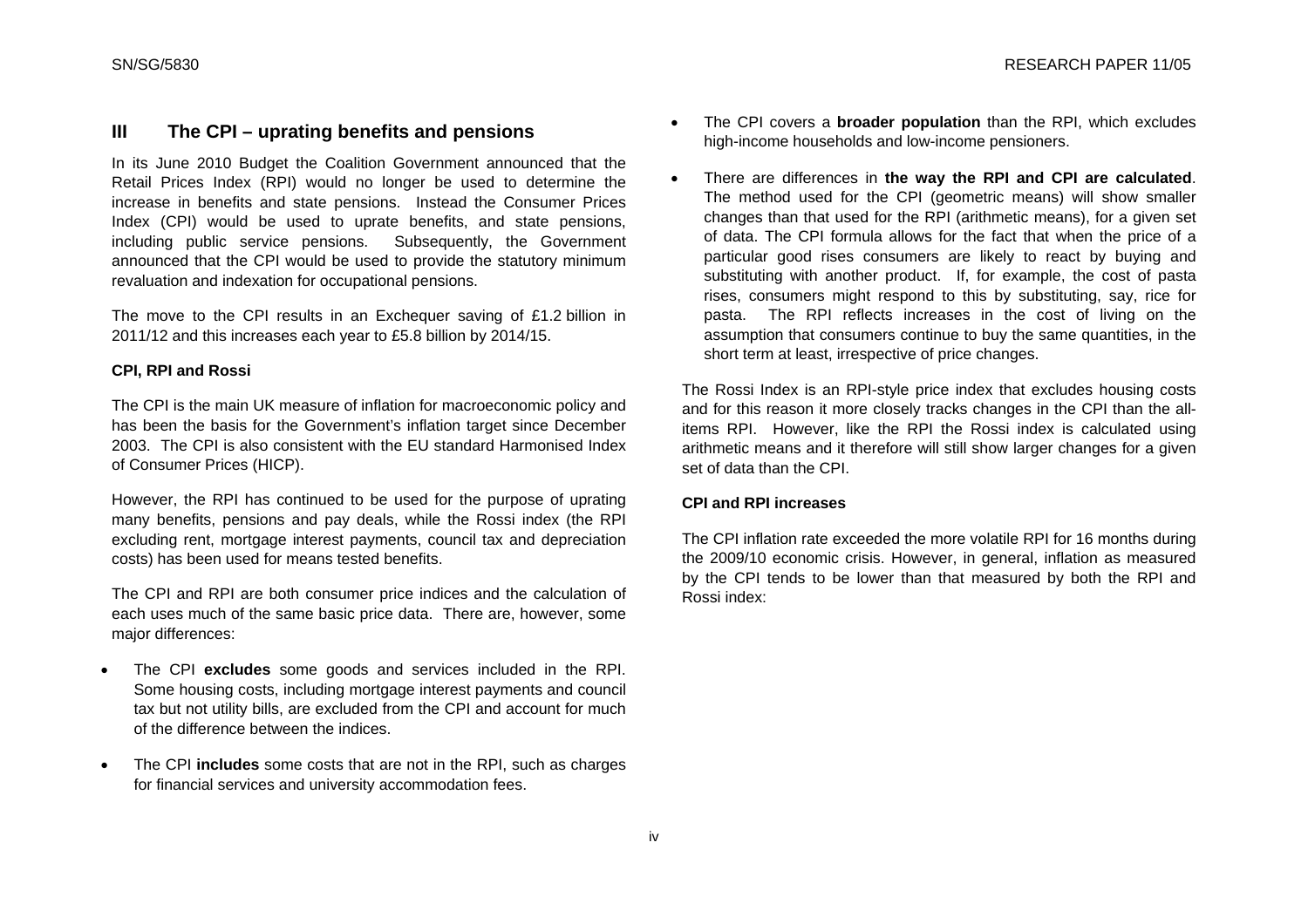#### **Annual change in RPI and CPI (Jan 2004 to Oct 2011)**



In terms of past experience of uprating, the RPI and CPI factors that could have been used in recent years are shown below:

| RPI and CPI September increase 2000 to 2011 |  |
|---------------------------------------------|--|
|---------------------------------------------|--|

% change over 12 months

| Sept | <b>RPI</b> | <b>CPI</b> | Higher |
|------|------------|------------|--------|
| 2000 | 3.3        | 1.0        | RPI    |
| 2001 | 1.7        | 1.3        | RPI    |
| 2002 | 1.7        | 1.0        | RPI    |
| 2003 | 2.8        | 1.4        | RPI    |
| 2004 | 3.1        | 1.1        | RPI    |
| 2005 | 2.7        | 2.5        | RPI    |
| 2006 | 3.6        | 2.4        | RPI    |
| 2007 | 3.9        | 1.8        | RPI    |
| 2008 | 5.0        | 5.2        | CPI    |
| 2009 | $-1.4$     | 1.1        | CPI    |
| 2010 | 4.6        | 3.1        | RPI    |
| 2011 | 5.6        | 5.2        | RPI    |

**Annual change in RPI and CPI to September (2000 to 2011)** 



Changes in the RPI and CPI follow largely similar patterns. However since 2000 in all but two years (2008 and particularly 2009, when mortgage interest rate falls pushed the RPI down) would the RPI have produced a higher uprating than the CPI.

#### **Future factors**

The factors in 2011 which could form the basis for the uprating in 2012 are based on measure of inflation in the year to September 2011. The CPI increase was **5.2%,** over the same period the RPI increased by 5.6%.

It has been suggested that the Government may use an alternative inflation measure; possibly the average CPI increase in the 6 months to September 2011, which would give an increase of 4.6%. Another alternative would be the increase in average earnings which increased by **2.9%** in the 3 months ended in July 2011.

In September 2011 the CPI increase was 5.2% on a year earlier. This is 0.6% points higher than the average annual increase for the 6 months to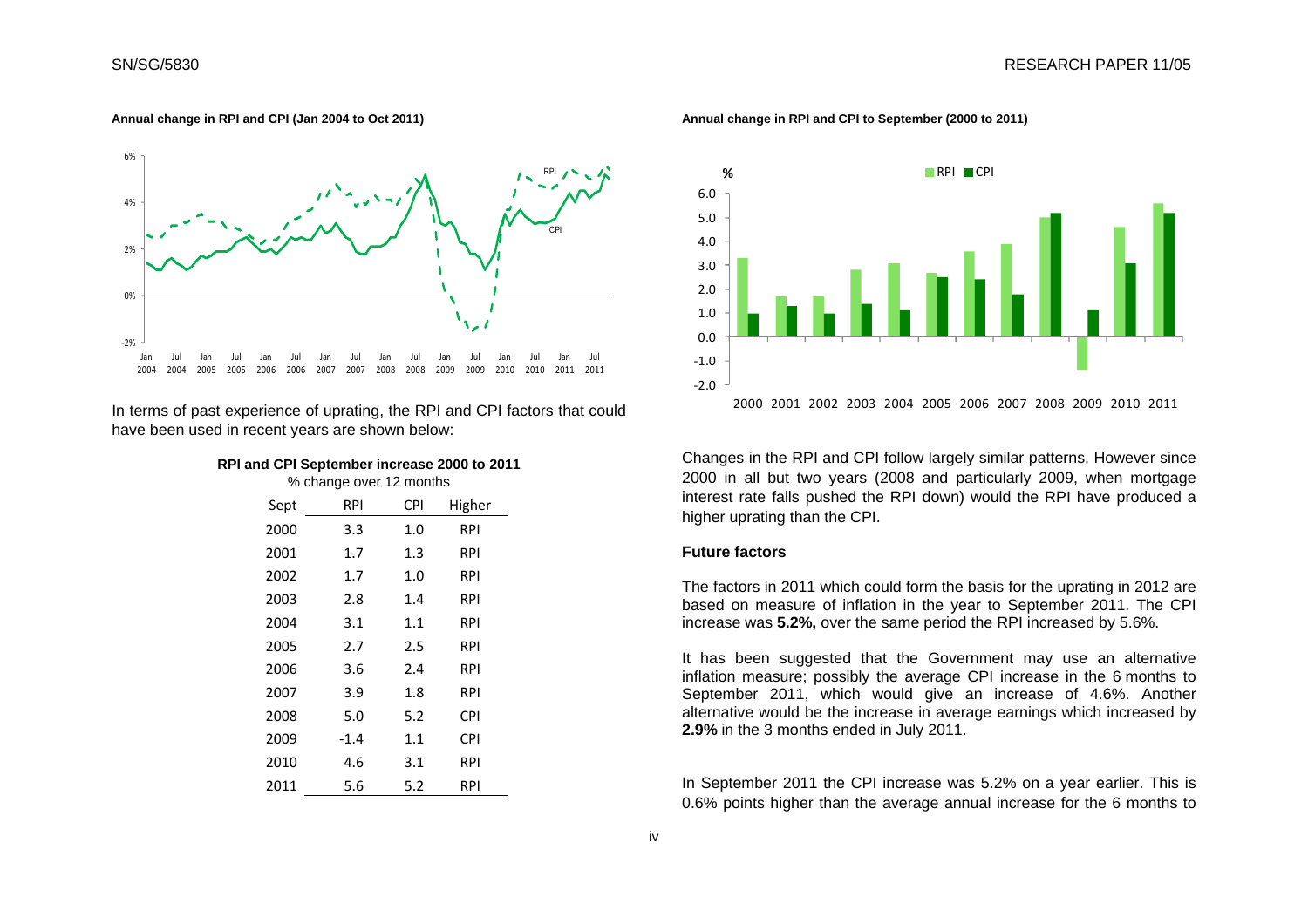<span id="page-2-0"></span>September 2011. In 2010, the September CPI increase was 3.1%; 0.2% points lower than the average CPI increase of 3.3% for 6 months to September 2010.

## **Annual CPI increases and 6 month average increase to September**

#### **(Jan 2010 to Oct 2011)**



## **Occupational pensions**

<span id="page-2-1"></span>Index-linked public service pensions also changed from being increased in line with the RPI to the CPI, from April 2011. The formal link for public service pensions is with the increase in the additional state pension. The minimum indexation requirements for revaluation and indexation of occupational pensions is also in line with the CPI. In many cases, however, pension scheme rules provide specifically for indexation to be in line with the RPI and these are not over-ridden by the change to the CPI as a minimum requirement.

#### **Long term effects**

While in a single year the change to the CPI makes only a small difference in the amount of additional benefit or pension that is paid to an individual, the effects cumulate over time. This is particularly important in the case of pensions, which can be paid for many years and, in the case of occupational schemes may also contain elements of revalorisation over years of working life too.

While the increase in the RPI has typically exceeded that in the CPI by around 0.7% points in the past, because of changes in the way that the prices of footwear and clothing are measured early in 2011, the gap between the CPI and RPI may be up to 1% point in the future.

If the RPI exceeds the CPI by 1% point a year, after ten years the value of a payment uprated by the CPI would be around 91% of what it would have been under RPI uprating; after 20 years, it would 83% and after 30 years 75%.

#### **Further information**

ONS' *Consumer Price Indices Technical Manual* provides a detailed explanation of how the RPI and CPI are compiled.<sup>[1](#page-2-0)</sup>

IFS' *The distributional effect of tax and benefit reforms to be introduced between June 2010 and April 2014[2](#page-2-1)* includes a discussion of the RPI/CPI differences and the appropriateness of the move to the CPI for uprating.

<sup>1</sup> Hhttp://www.statistics.gov.uk/statbase/product.asp?vlnk=2328H

<sup>2</sup> Hhttp://www.ifs.org.uk/publications/5246H (Oct 2010)